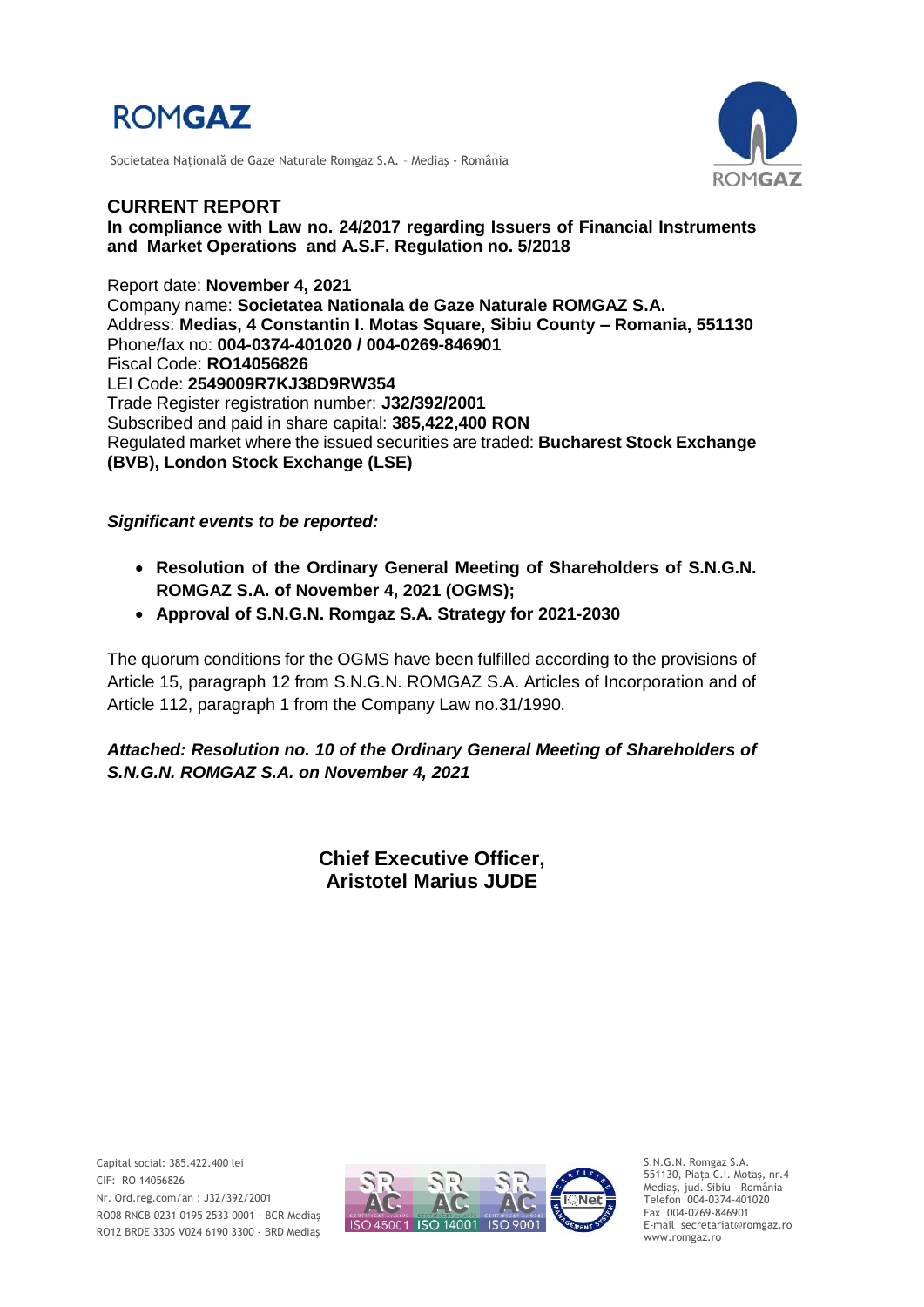

Societatea Naţională de Gaze Naturale Romgaz S.A. – Mediaş - România



### **RESOLUTION NO. 10/November 4, 2021**

#### **of the Ordinary General Meeting of Shareholders Societatea Nationala de Gaze Naturale "ROMGAZ" – S.A.**

# **Registered office: Medias, 4 Constantin Motas square, Sibiu County, Romania, registered with the Trade Register Office attached to Sibiu Law Court under no. J32/392/2001, fiscal code RO 14056826**

On November 4, 2021, 1:00 pm (Romania time), the shareholders of Societatea Nationala de Gaze Naturale "ROMGAZ" - S.A., (hereinafter referred to as "the Company" or "ROMGAZ") have joined at the Ordinary General Meeting of Shareholders ("OGMS") of "ROMGAZ" at its first convening, at the SNGN ROMGAZ SA working point located in Bucharest, Sector 1, 59 Grigore Alexandrescu Street, 5th floor, the OGMS being opened by its Chairman, Mrs. Stan Olteanu Manuela Petronela, as director of the company, authorised by Board of Directors Resolution No. 66 from October 28, 2021 to exercise the duties of the Chairman of the Board of Directors of Societatea Nationala de Gaze Naturale "ROMGAZ" - S.A., for the Ordinary General Meeting of Shareholders on November 4, 2021.

In accordance with Article 129 of Law no. 31/1990, "ROMGAZ" shareholders appoint Mr. Susanu Nicu-Romeo as OGMS secretary.

Further to the debates, "ROMGAZ" shareholders, issues the following:

# **R E S O L U T I O N**

#### **Article 1**

Approves of SNGN ROMGAZ SA 2021 – 2030 Strategy.

As of the date of this resolution the applicability of any other development/investment strategy, previously approved by SNGN ROMGAZ SA Ordinary General Meeting of Shareholders, ceases to be valid.

*The resolution was approved with 312,662,296 votes representing 81.1220% from the sharecapital and 97.2834% from the total votes validly casted.*



S.N.G.N. Romgaz S.A. 551130, Piața C.I. Motaş, nr.4 Mediaş, jud. Sibiu - România Telefon: 004-0374 - 401020 Fax: 004-0269-846901 E-mail: secretariat@romgaz.ro www.romgaz.ro